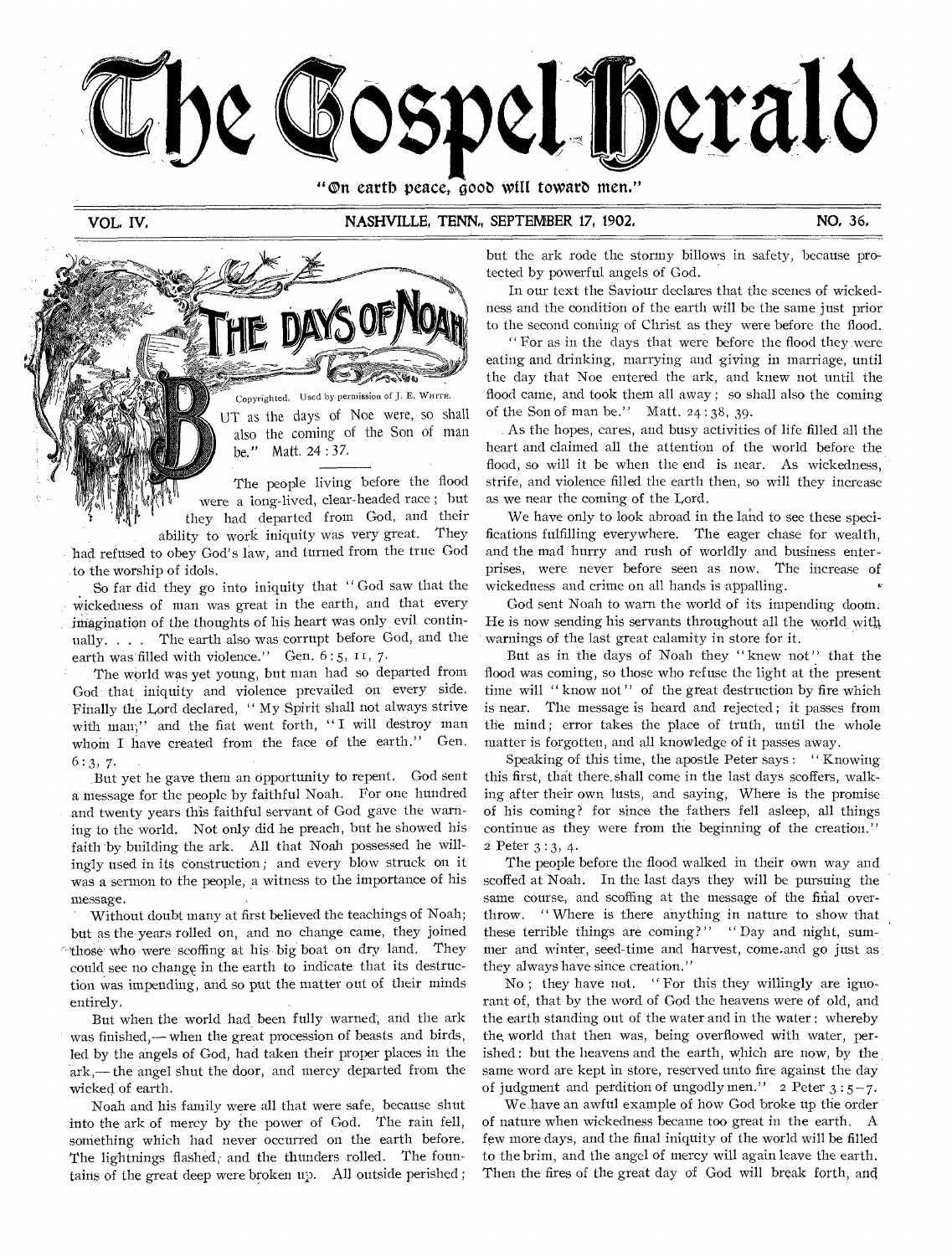destroy the earth by fire, as it was destroyed by water nearly four thousand years ago.

History repeats itself ; and the condition of the earth to-day shows a rapid and exact fulfilment of the statements of Christ and Peter which foretell the return of a time like the days of Noah before the coming of our Lord. And it is here to-day.

## Niv

## " WHAT WILL PAY ? "

 $\prod_{i=1}^{N}$  his latest book, "Character Building," Booker T. Washington has included a talk on "What Will Pay?" The talk was given as one of his Sunday evening addresses to the students of Tuskegee Institute. He says : —

"I wish to talk with you for a few minutes upon a subject that is much discussed, especially by young people— What things pay in life? There is no question, perhaps, which is asked oftener by a person entering upon a career than this—What will pay? Will this course of action, or that, pay? Will it pay to enter into this business or that business? What will pay?

Let us see if we can answer that question, a question which every student in this school should ask himself or herself. What will profit me most? What will make my life most useful? What will bring about the greatest degree of happiness? What will pay best?

" Not long ago a certain minister secured the testimony of forty business men who had been successful in life, persons who beyond question had been pronounced to be business men of authority. The question which this minister put to these business men was, whether under any circumstances it paid to be dishonest in business; whether they had found, in all their business career, that under any circumstances it paid to cheat, swindle, or take advantage of their fellow-men, or in any way to deceive those with whom they came in contact. Every one of the forty answered, without hesitation, that nothing short of downright honesty and fair dealing ever paid in any business. They said that no one could succeed permanently in business who was not honest in dealing with his fellow-men, to say nothing of the future life or of 'doing right for right's sake.

" It does not pay an individual to do anything except what his conscience will approve of every day, and every hour and minute in the day.

" I want you to put that question to yourselves to-night : ask yourselves what course of action will pay.

" You may be tempted to go astray in the matter of money. Think, when you are tempted to do that, ' Will it pay ? ' Persons who are likely to go astray in the matter of money, furthermore, are likely to do so in the matter of dress, in tampering with one another's property, in the matter of acting dishonestly with one another's books. Such persons will be dishonest in the matter of labor, too.

" It pays an individual to be honest with another person's money. It never pays to be dishonest in taking another person's clothes or books. . None of these things ever pay, and when you have occasion to yield or not to yield to such a temptation, you should ask yourself the question, ' Will it pay me to do this?' Put that question constantly to yourself.

" Whenever you promise, moreover, to do a piece of work for a man, there is a contract binding you to do an honest day's labor, and the man to pay you for an honest day's labor. If you fail to give such service, if you break that contract, you will find that such a course of action never pays. It will never pay you to deal dishonestly with an individual, or to permit dishonest dealing. If you fail to give a full honest day's work, if you know that you have done only three quarters of a day's work, or four fifths, it may seem to you at the time that it has paid, but in the long run you lose by it. . . .

" In a certain year — I think it was 1857— there was a great financial panic in the United States, especially in the city of New York. A great many of the principal banks in the country failed, and others were in daily danger of failure. I remember a story that was told of one of the bank presidents of that time, William Taylor, I believe. All the bank presidents in the city of New York were having meetings every night to find out how well they were succeeding in keeping their institutions solvent. At one of these meetings, after a critical day in the most trying period of the panic, when some men reported that they had lost money during that day, and others that so much money had been withdrawn from their banks during the day that if there were another like it they did not see how they could stand the strain, William Taylor reported that money had been added to the deposits of his bank that day instead of being withdrawn.

" What was behind all this? William Taylor had learned in early life that it did not pay to be dishonest, but that it paid to be honest with all his depositors and with all persons who did business with his bank. When other people were failing in all parts of the country, the . evidence of this man's character, his regard for truth and honest dealing, caused money to come into his bank when it was being withdrawn from others.

" Character is power. If you want to be powerful in the world, if you want to be strong, influential, and useful, you can do so in no better way than by having a strong character ; but you can not have a strong character if you yield to temptations about which I have been speaking.

" Some one asked, some time ago, what it was that gave such power to the sermons of the late Dr. John Hall. In the usual sense he was not a powerful speaker, but everything he said carried conviction with it. The explanation was that the character of the man was behind the sermon. You may go out and make great speeches, you may write books or addresses which are great liter, attire, but unless you have character behind what you say or write, it will amount to nothing ; it will all go to the winds.

" I leave this question with you, then. When you are tempted to do what your conscience tells you is not right, ask yourself, Will it pay me to do this thing which I know is not right?'

" Go to the penitentiary ; ask the people there who have failed, who have made mistakes, why they are there, and in every case they will tell you that they are there because they yielded to temptation; because they did not ask themselves the question, ' Will it pay?'

" Go ask those people who have no care for life; who have thrown away their virtue, as it were,— ask them why they are without character, and the answer will be, in so many words, that they sought but temporary success. In order to find some short road to success, in order to have momentary happiness, they yielded to temptation. We want to feel that in every student who goes out from here there is a character which can be depended upon in the night as well as in the day. That is the kind of young men and women we wish to send<br>out from here. Whenever you are Whenever 'you are tempted to yield a hair's breadth in the direction which I have indicated, ask yourself the question, ' Will it pay me in this world? Will it pay me in the world to come?'''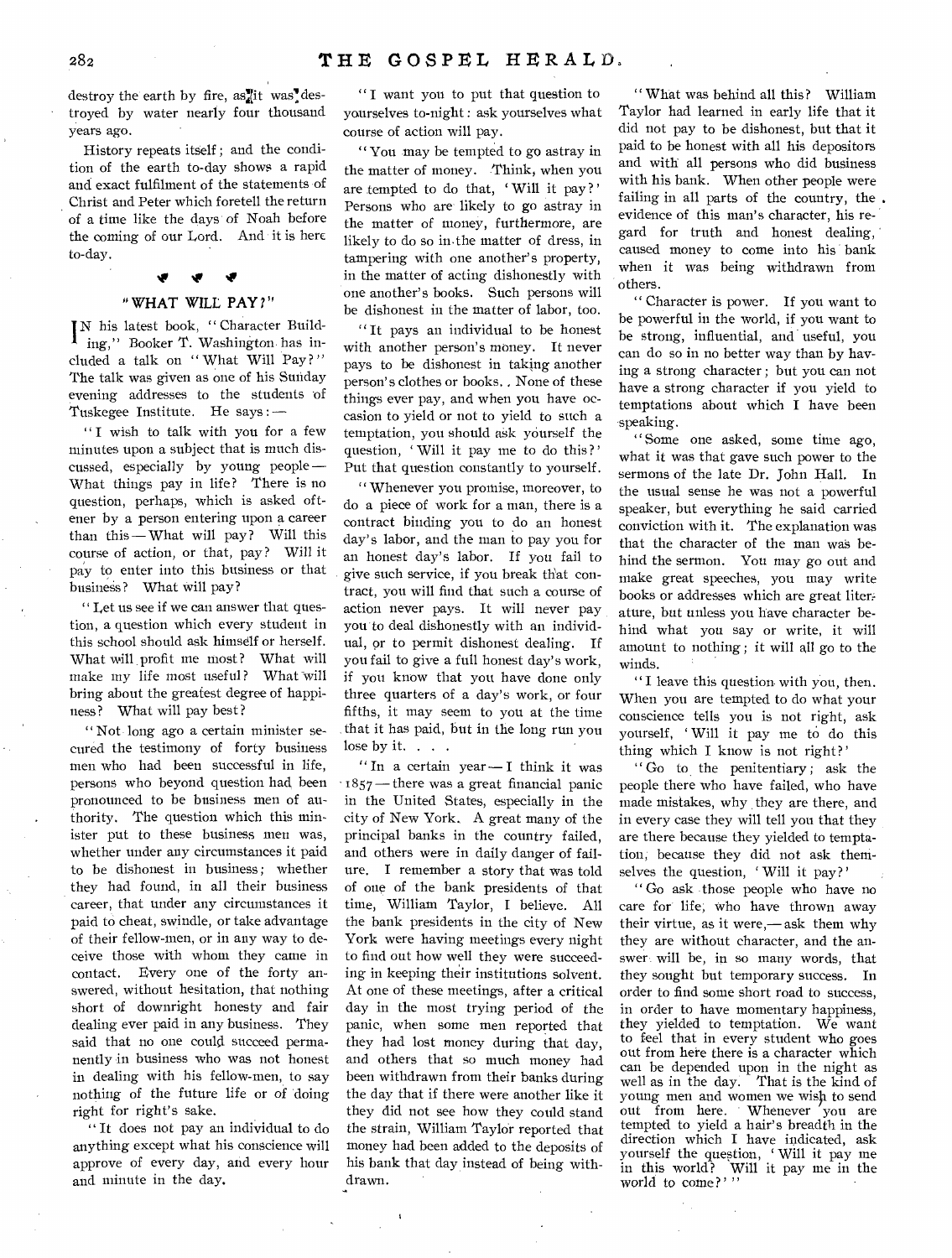## WHY NOT FOUND OUT BEFORE?

BY G. W. AMADON.

Testimony of Ezekiel

*(Concluded.)*  IN the book of Ezekiel is another prophecy of the restoration of the

Sabbath in the last days. First, the prophet speaks of false teachers as neglecting to do God's work due in the last days. Chap. 13:4-11. He says that certain " gaps" were to be built up (verse 5), but they refuse to build. These gaps were to be made up, that the people of God might " stand in the battle in the day of the Lord." Verse 5. All the scriptures locate " the day of the Lord" at the second advent, when " the battle of that great day of God Almighty" is to transpire. Rev. 16 : 14. At that time the wrath of God will be poured out in the seven last plagues (Revelation 16), the last of which will be great hailstones from heaven. Verse 2I . God's saints need a special preparation to, stand then. Ezekiel refers to this and to the great hailstones which will fall, and says these "gaps" must be made up, that the people of God may stand at that time, but that these false teachers will not do it. They see " vanity and lying divination, •saying, The Lord saith ; and the Lord hath not sent them." Verse 6. Also they cried, " Peace, and there was no peace." Verse 10. In  $\text{I}$  Thess.  $5:1-4$ , Paul locates this peace-and-safety cry just before the second advent.

All these points ' show the time of which Ezekiel speaks. He says, " One built up a wall, and, lo, others daubed it with untempered mortar." Verse 10. In Ezekiel 22; where the same subject is again brought up, we find that the gap is the breach made in the law of God by breaking down the Sabbath commandment. Read verses 25 to 3o, and you will see that the same teachers are referred to, the " daubing with untempered mortar," the " seeing vanity and divining lies unto them, saying, Thus saith the Lord God, when the Lord hath not spoken." He sought for a man to make up the hedge and " stand in the gap," and found none.

# The Figure

In verse 26 he throws The rigure<br>Thrown Aside additions are it is the laws plainly says it is the law

of God and the Sabbath which they are violating. " Her priests have violated my law." Even the priests are breaking the law of God. Which precept? " And have profaned mine holy things [his holy Sabbath] ; they have put no difference

between the holy and profane [between the Sabbath and the secular, working days] ; neither have they showed difference between the unclean, and the clean, and have hid their eyes from my *Sabbaths."* This is the trouble. They are violating God's law by hiding their eyes from the Sabbath, and refusing to prepare a people for the day of the Lord by building up that gap.

In Isaiah 58 the same work of building up " the gaps " and repairing " the breach" by restoring the Sabbath, is foretold. The Lord first commands to cry aloud and show his people their sins. Verse 1. Among other things he says that they who do so " shall build the *old waste places ;* thou shalt raise up the foundations of *many generations;* and thou shalt be called, *The repairer of the breach, The restorer of paths to dwell in."*  Verse 12. Some important reformation is here spoken of. Something that has been neglected for ages must now be restored. Those who do this work will repair *" the breach ;"* the same as in Ezekiel. It is the Sabbath, as the very next verse, in which the conditions are stated, shows: " If thou turn away thy foot from the Sabbath." God's Sabbath is being trampled in the dust. Men have their feet upon it. They have had them there for " many generations." Now if they will take them off, they will be called the repairers of the breach.

This prophecy shows that after the Sabbath has been neglected and trodden under foot for " many generations," there will be a reformation upon that point, and the holy Sabbath will again be honored. This is just the work which Seventh-day Adventists are now doing. Will you have a part in it?

Isaiah 56 also predicts the restoration of the Sabbath in the last days. In verse I the Lord says, "My salvation is near to come." This must be a short time before the coming of Christ. Heb.  $9:28$ ; I Peter  $1:5$ . At that time " blessed is the man . . . that layeth hold on it ; that keepeth the Sabbath from polluting it." Isa. 56:2. You can not lay hold of what you are already holding. But here a blessing is pronounced on all who will lay hold on the Sabbath and keep it at that time.

All the prophets, then, have foretold that in the last days there will be a work of reformation concerning the law of God and his holy Sabbath. The time has come, and the work has commenced.

Do not reject the law of God ; do not hide your eyes from his holy Sabbath.

## " HE COMMENCED ON THE SEC-TION,"

THE topic for study in the Bible class<br>that night was the last days of Jesus that night was the last days of Jesus on earth. The plot of the rulers, the treachery of Judas, the last supper, the prayer and agony in the garden under the dark olive trees, had been talked over, and the gleaming eyes of the brawny railroad men showed that the story had reached their hearts with its wonderful mystery and pathos.

The men passed out quietly, most of them going down to the social room to sit and smoke until bed-time. When I went out to join them in a friendly game, I saw two members of the class engaged in a quiet but earnest conversation, and I soon found that one of them, a simpleminded baggage-man, was puzzled by the idea of the sufferings of Jesus. The other, a college man, with more of the teaching power than he knows he has, was trying to make it plain.

" Jesus had to be a man," he said, " so that he might know how we feel, and be able to help us."

Still the idea was beyond the reach of the other.

" I can feel it, but I can't understand it."

" Why, you see, Pete, it's this way : If some official of the road who had got his place by a pull and didn't know anything about how things were actually done on the road, should begin to issue orders, he would probably get all mixed up ; but when . some fellow who has worked his way up from the ranks gets a high place, he knows what can be done and how to do it. It's just that way with Jesus. He was tempted just as we are, and suffered just as we do; and so now when he is exalted to the chief place in heaven, he knows how to help us, and he never gives any orders that we can't carry out."

There was silence for a moment ; the old baggage-man was thinking deeply. It was a new way to talk religion. It was the Bible put in the terms of his ordinary life. The truth was within his reach.

" Oh, yes, I see it now. He commenced to work on the section, didn't he? " — *Association Men.* 

v.

NEVER forget that Christ is a safe refuge for every sin-sick soul. He turns away, not in anger, but in sorrow, only from those who refuse to give up sin ; to save men in sin would be a denial of his own divinity, and God can not deny himself.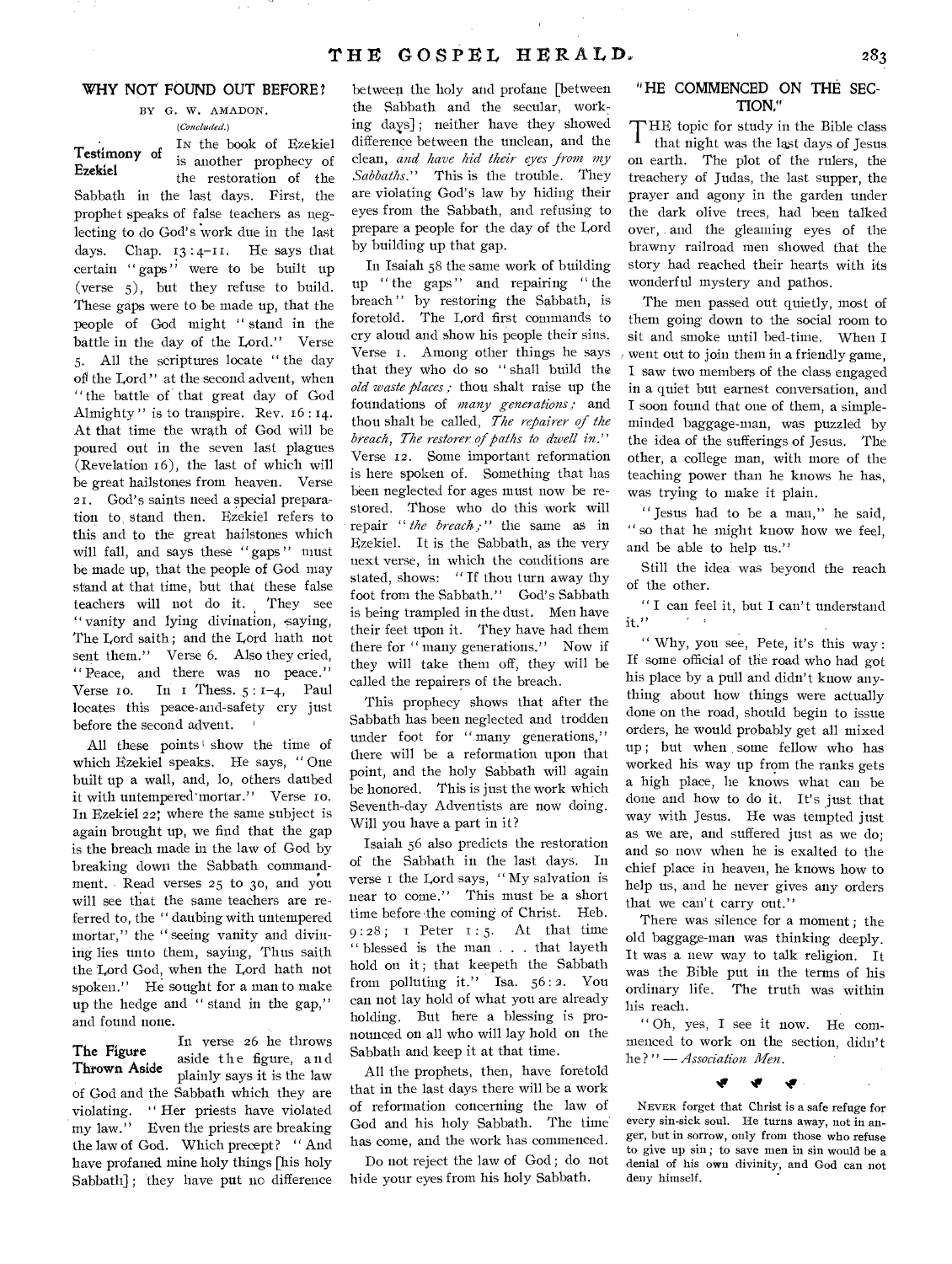

PUBLISHED BY THE **SOUTHERN PUBLISHING ASSOCIATION.** 

*EDITOR C. P. BOLLMAN.*  NASHVILLE, TENN., SEPTEr1BER 17,1902.

## THE BLOTTING OUT OF SINS.

**T** N that wonderful sermon preached on the day **I** of Pentecost, the apostle Peter said to those awakened Jews:—

" Repent ye therefore, and be converted, that your sins may be blotted out, when the times of refreshing shall come from the presence of the Lord ; and he shall send Jesus Christ, which before was preached unto you : whom the heaven must receive until the times of restitution of all things, which God hath spoken by the mouth of all his holy prophets since the world began." Acts 3: 19-21.

This connects in a striking way the blotting out of sins and the second coming of our Lord Jesus Christ.

Perhaps we are all prone to think of the pardon of sin and the blotting out of sin as one and the same, but this seems to be an error.

In Matt. 18 : 23-35 we find this parable :—

"The kingdom of heaven is likened unto a certain king, which would take account of his servants. And when he had begun to reckon, one was brought unto him, which owed him ten thousand talents. But forasmuch as he had not to pay, his lord commanded him to be sold, and his wife, and children, and ail that he had, and payment to be made. The servant therefore fell down, and worshiped him, saying, Lord, have patience with me, and I will pay thee all. Then the lord of that servant was moved with compassion, and loosed him, and forgave him the debt. But the same servant went out, and found one of his fellow-servants, which owed him an hundred pence : and he laid hands on him, and took him by the throat, saying, Pay me that thou owest. And his fellow-servant fell down at his feet, and besought him, saying, Have patience with me, and I will pay thee all. And he would not : but went and cast him into prison, till he should pay the debt. So when his fellow-servants saw what was done, they were very sorry, and came and told unto their lord all that was done. Then his lord, after that he had called him, said unto him, 0 thou wicked servant, I forgave thee all that debt, because thou desiredst me : shouldst not thou also have had compassion on thy fellow-servant, even as I had pity on thee? And his lord was wroth, and delivered him to the tormentors, till he should pay all that was due unto him. So likewise shall my heavenly Father do also unto you, if ye from your hearts forgive not every one his brother their trespasses."

The part of this scripture which has a special bearing upon the blotting out of sins is verse 35 : " So likewise shall my heavenly Father do also unto you, if ye from your hearts forgive not every one his brother their trespasses."

How did the lord do with his servant who owed him that great sum of money ? He "forgave him the debt." But later, when he who had been forgiven so great a sum refused the prayer of his fellow-servant, his lord " delivered him unto the tormentors, till he, should pay all that was due unto him.",

The application is made in the Scripture itself in words already quoted,; for the Word declares that the heavenly Father will do with *us* just as the lord of the unforgiving servant did with him, if we cherish the same evil disposition.

Clearly the blotting out of sins is the last work of our Lord in the heavenly sanctuary, and corresponds to the work of the tenth day of the seventh month - the great day of atonementdescribed in Lev.  $16$ :  $1 - 28$  and  $23$ :  $27 - 32$ .

The forgiveness of sins is not the end but the beginning of the Christian life. The soul newly pardoned is only a " babe in Christ." i Cor. 3 : I. He is to " grow in grace, and in the knowledge of our Lord and Saviour Jesus Christ." 2 Peter 3 : 18.

Those who cease to grow before arriving at maturity usually pine away and die ; it is even so in the Christian life; to cease to grow is to die. Said the Saviour : " I am the true vine, and my Father is the husbandman. Every branch in me that beareth not fruit he taketh away : and every branch that beareth fruit, he purgeth it, that it may bring forth more fruit." John 15 : I, 2.

Sin is no light matter. Every sin raises an issue between the sinner and the law of God. By confession that issue is removed ; confession vindicates the divine law, and takes the case out of court. This is what is meant by the words recorded in  $I$  Tim.  $5 : 24 :$  "Some men's sins are open beforehand, going before to judgment ; and some men they follow after." "He that covereth his sins shall not prosper ; but whoso confesseth and forsaketh them shall have mercy." Prov. 28 : 13.

#### $\mathbf{v}$ ₩ Ŵ

## THE PRESIDENT'S SUNDAY,

SUNDAY, Sept. 7, President Roosevelt was at Chattanooga " from early morning until late in the evening ; " says a newspaper report, " He was driven from one historic place to another, and the details of the battles that have made Chattanooga famous were explained to him by men who were participants in the struggle."

Our readers understand that we do not regard Sunday as a sacred day ; but the President is a member of a church which teaches that ever since the resurrection of Christ the first day of the week has been the Sabbath enforced by the fourth commandment. In view of this fact it seems a little strange that Mr. Roosevelt consented to spend the day in the manner described by the daily press. The report continues :—

" Trolley cars were in waiting, and after the formal greeting was over, the start for Chickamauga battlefield was made. At the entrance to Chickamauga Park the Seventh United States Cavalry, under command of Col. Baldwin, which acted as the President's escort through the park, was drawn up. The President, with Gen. Boynton, President of the Park Commission, mounted horses, and, after the other members of the party had entered carriages, the drive through the park began.

"The cavalcade was hardly under way before the President started his horse at a sharp trot, and for a mile and a half led the regiment a merry chase over the battlefield. The pace was so hot that several of the troopers were unhorsed, and it was necessary to call the ambulance corps into service.

" After inspection of a portion of the battlefield the President stopped at the camping grounds of the regiment and reviewed the regiment, together with the third battery of field artillery, under command of Capt. Niles. The review took place upon the spot where, thirty-nine years ago, on a Sunday morning, the Confederate brigade of Gen. Manigault, of Hindman's division, was repulsed in a desperate charge by a portion of Gen. Wilder's brigade of cavalry.

## " CALISTHENIC DRILL.

" At the conclusion of the review the Seventh Cavalry went through their new calisthenic drill. The troopers were dismounted, and to the accompaniment of the band, performed their evolutions. The President at first was disinclined to witness a drill on Sunday, but upon its being reported to him that the men were particularly anxious that he should see the drill, and as this was the only opportunity he would have to do so, he consented. Luncheon was served soon afterward, and then divine services, which the President attended, were held on the parade grounds. The services were conducted by Evangelist Porter, and were of a very impressive nature.

" At their conclusion the President made a short address to the soldiers. He complimented them upon their soldierly appearance and also for the splendid drill they had put up. He said he had enjoyed his ride with them very much. His remarks were frequently interrupted by handclapping, and when he concluded, the soldiers, led by Col. Baldwin, gave him three hearty cheers. The President also complimented the members of Troop B, of the State Guard, under command of Capt. Fyffe, who formed a guard of honor at the depot, and who also accompanied him on his visit to Lookout Mountain.

## " STRAINS OF 'GARRY OWEN!'

" At the conclusion of the President's remarks, and as he was about to depart from the field, the soldiers called for ' Garry Owen,' the selection to the strains of which the Seventh Cavalry went into the battle of the Little Big Horn, where Custer and so many other brave men lost their lives. ' Yes, give us " Garry Owen,"' said the President. The band struck up the spirited march and rendered it amid the cheers of the crowd."

This whole affair affords an excellent illustration of the confusion that exists in regard to the nature of Sunday. Here were thousands of people spending Sunday in a manner which they would not have considered proper under any other circumstances. Yet probably not one of all those present would seriously insist that the President has any authority to release even a single individual from any obligation resting upon him to observe a Sabbath. How then could the President's presence give any warrant for spending Sunday in the manner described by the newspapers?

Nor is this all ; even the President himself seems to have felt that in some degree the will of the soldiers had something to do with determining what might or might not be done upon Sunday ; for instance, he objected to witnessing a drill upon Sunday until informed that the soldiers were " anxious that he should *see* the drill."

We apprehend that this confusion of ideas and this disregard of what are generally thought to be the proprieties of Sunday, are due not to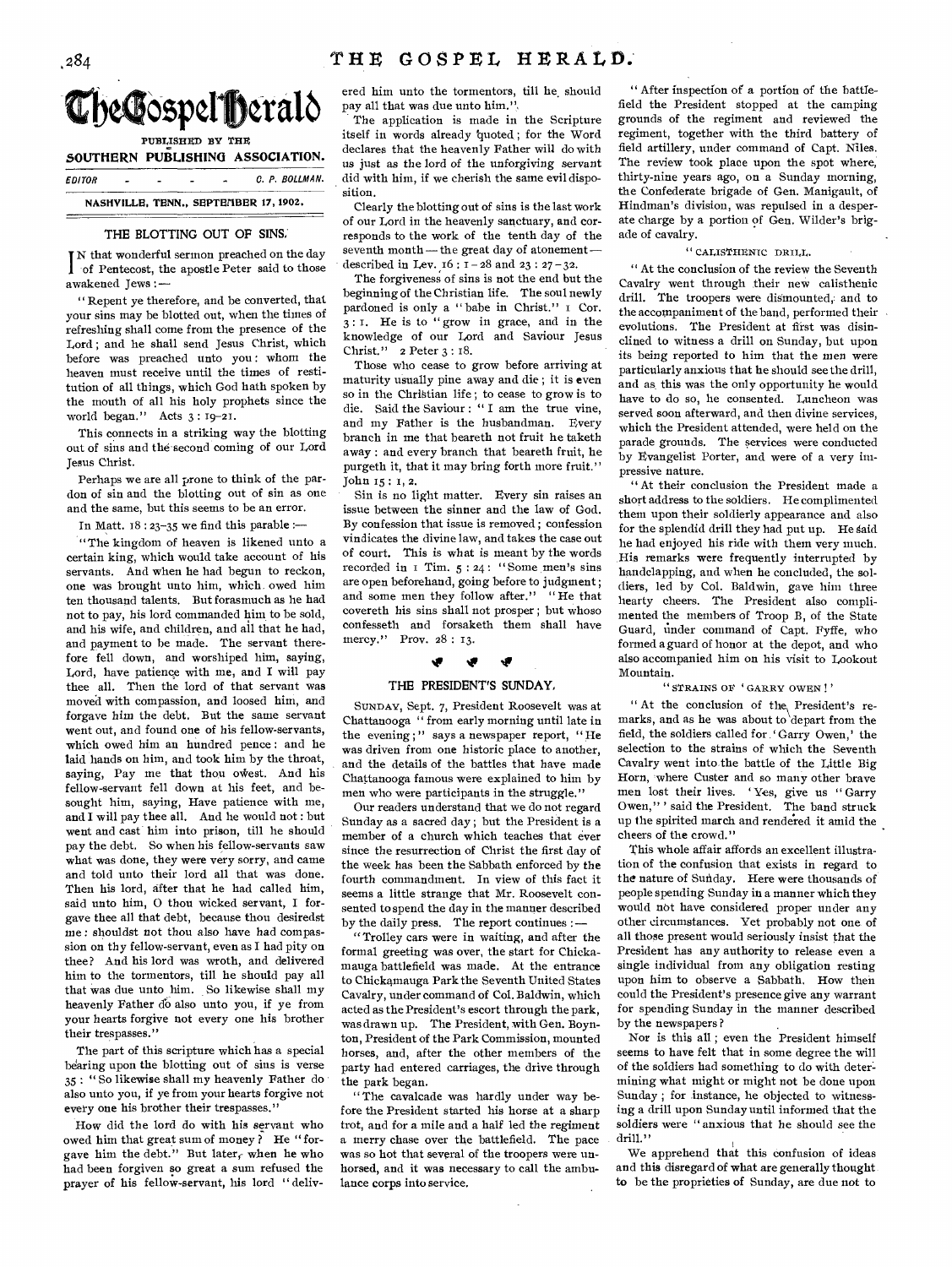any purpose to transgress the moral law, but to the fact that almost everybody now knows in a 'more or less definite way that Sunday has no higher sanction than custom. The Bible tells how the Sabbath should be observed, but it says nothing of Sunday. If any sin was committed by the President and others at Chattanooga on the occasion referred to, it consisted in violating their own consciences, not in transgressing any provision of the divine law. So far as the law of God is concerned, any act is lawful upon Sunday that may be clone upon any day.



## JOSHUA ENCOURAGED,

International Sunday-School Lesson for October 5, 1002.

> SCRIPTURE : Joshua I : 1-II. Memory Verses, 8-9.

x Now after the death of Moses the servant of the Lord it came to pass, that the Lord spoke unto Joshua the son of Nun, Moses' minister, saying, Moses my servant is dead ; now therefore arise, go over

this Jordan, thou, and all this people, unto the land which I do give to them, even to the children of Israel.

3 Every place that the sole of your foot shall tread upon, that have I given unto you, as I said unto Moses.

4 From the wilderness and this Lebanon even unto the great river, the river Euphrates, all the land of the Hittites, and unto the great sea toward the going down of the sun, shall be your coast.

5 There shall not any man be able to stand before thee all the days of thy life : as I was with Moses, so I will be with thee ; 1 will not fail thee, nor forsake thee.

6 Be strong and of a good courage : for unto this people. shalt thou divide for an inheritance the land, which I sware unto their fathers to give them.

<sup>7</sup>Only be thou strong and very courageous, that thou mayest observe to do according to all the law, which Moses my servant commanded thee : turn not from it to the right hand or to the left, that thou mayest prosper whithersoeyer thou goest.

8 This book of the law shall not depart out of thy mouth ; but thou shalt meditate therein day and night, that thou mayest observe to do according to all that is written therein: for then thou shalt make thy way prosperous, and then thou shalt have good success.

9 Have not 1 commanded thee? Be strong and of a good courage; be not afraid, neither be thou dismayed : for the Lord thy God is with thee whithersoever thou goest.

so Then Joshua commanded the officers of the people, saying,

II. Pass through the host, and command the people, saying, Prepare you victuals ; for within three days ye shall pass over this Jordan, to go in to possess the land, which the Lord your God giveth you to possess it.

#### NOTES.

The first verse of this chapter connects the book of Joshua with the last chapter of Dente. r onomy, showing that the writer of this book takes up the history just where it was left by the former book.

The Lord had spoken to Moses ; now he speaks to Joshua ; thus, though Moses was now dead, Israel was not cut off from communication with the Lord. The Lord is not dependent upon any individual.

" Moses was dead, but his influence did not die with him. It was to live on, reproducing itself in the hearts of his people. The memory of that holy, unselfish life would long be cherished, with silent, persuasive power moulding the lives even of those who had neglected his living words. As the glow of the descending sun lights up the mountain peaks long after the sun itself has sunk behind the hills, so the works of the pure, the holy, and the good, shed light upon the world 'long after the actors themselves have passed away. Their works, their words, their example, will forever live. ' The righteous shall be in everlasting remembrance.' While they were filled with grief at their great loss, the people knew that they were not left alone. The pillar of cloud rested over the tabernacle by day, and the pillar of fire by night, an assurance that God would still be their guide and helper if they would walk in the way of his commandments.

" Joshua was now the acknowledged leader of Israel. He had been known chiefly as a warrior, and his gifts and virtues were especially valuable at this stage in the history of his people. Courageous, resolute, and persevering, prompt, incorruptible, unmindful of selfish interests in his care for those committed to his charge, and, above all, inspired by a living faith in God,-such was the character of the man divinely chosen to conduct the armies of Israel in their entrance upon the promised-land. During the sojourn in the wilderness he had acted as prime minister' to Moses, and by his quiet, unpretending fidelity, his steadfastness when others wavered, his firmness to maintain the truth in the midst of danger, he had given evidence of his fitness to succeed Moses, even before he was called to the position by the voice of God.

" It was with great anxiety and self-distrust that Joshua had 'looked forward to the work before him ; but his fears were removed by the assurance of God, ' As I was with Moses, so I will be with thee ; I will not fail thee, nor forsake thee. . . . Unto this people shalt thou divide for an inheritance the land, which I sware unto their fathers to give them.' Every place .that the sole of your foot shall tread upon, that have I given unto you, as I said unto Moses.' To the heights of Lebanon in the far distance, to the shores of the Great Sea, and away to the banks of the Euphrates in the east,-all was to be theirs.

" To this promise was added the injunction, `Only be thou strong and very courageous; that thou mayest observe to do according to all the law, which Moses my servant commanded.' The Lord's direction was, ' This book of the law shall not depart out of thy mouth; but thou shalt meditate therein day and night ; ' ' turn not from it to the right hand or to the left;' 'for then thou shalt make thy way prosperous, and then thou shalt have good success.""

### N? tri

## THE MESSAGE OF JUSTIFICATION BY FAITH WILL ESTABLISH THE EVERLASTING KINGDOM,\*

#### International Sabbath-School Lesson for September 27, 1902.

THE day of wrath, now near at hand, will<br>test the stability of character. Rev. HE day of wrath, now near at hand, will 6: 15-17. Ungodliness is the object of God's wrath. Rom.  $1:18$ . Therefore the ungodly will not endure the test. Ps. 1: 5. The gospel is God's provision through which and in which we may be able to stand. I Cor.  $15:1, 2$ . This means a present victory over Satan (Eph. 6: in), which will result in our being able to stand permanently. Verses 13, 14. This is simply the experience of justification by faith (Rom.  $5: I$ , 2), and this is the only experience which will enable us to stand when the Lord

\* From the International Sabbath-School Quarterly.

comes. The whole experience is one of faith on our part (Rom. II : 20) and of manifested power on God's part. Rom. 14: 4, R. V. It is, therefore, abundantly evident that " the everlasting gospel" in the three-fold message of Rev. 14 : 6-12, which is to prepare for the coming of the Son of man as king (verse 14) must be the original gospel of the coming of the Seed, the gospel of the " unspeakable gift" of Jesus in the flesh as our righteousness, the gospel of justification by faith. And through the giving of this message in the earth, " in the days of these kings shall the God of heaven set up a kingdom, which . . . shall stand forever."

## OUESTIONS.

1. What will the men of might do in the earth in the day of God's wrath?

2. How will they ask to be hidden from that wrath'?

3. What reason will they give for such a request ?J

4. Against what is God's wrath directed?

What effect will this have upon the ungodly? 6. What provision has the Lord made that his people may stand now and eternally?

What present experience does this bring to believers? 8. What future experience is thus assured ?

g. Under what other forin of expression is this same experience presented to us in the Scripture ?

so. What will this enable us to do when the Lord comes? II. By what only do we stand?

- tz. Whose direct working is it which makes us stand ?
- hat is the purpose of the three-fold message of Reve-

lation 14? 14. What must be the nature of this gospel message?

15. What will be accomplished through the giving of this message in this generation?

#### Ŵ *<sup>N</sup>yi*

## THE HOME OF THE SAVED,

BY C. P. WHITFORD.

I. FOR what purpose did God make the

earth? Isa. 45: 18.<br>
2. To whom was it given? Ps. 115: 16.<br>
3. Did the Lord design that the wicked<br>
should inhabit the earth? Prov. 2: 21, 22; 10 : 30.

4. What kind of people will inherit the earth? Ps. 37 : 9-11.

5. How long will the earth be their home?  $Verse$  29.

To what man did God especially promise the earth? Gen.  $13 : 14, 15.$ <br>7. How much does this promise include?

Rom. 4: 13.<br>8. Who are included among the "seed," or

children of Abraham? Gal. 3: 29. 9. Then how many Christians are interested

in this promise to Abraham? to. Did the Lord fulfil his promise to Abra-

ham before his death? Acts  $7: 2-5$ .

II. Did Abraham's children receive the ful-<br>ment of the promise? Heb.  $11:8-13$ , filment of the promise?

39, f those to whom these promises were

made died without having received them, how will God keep his promise? Eze. 37: 12–14.<br>
13. When the earth came from the hand of<br>
its Creator, in what condition was it? Gen. I : 31.

 $14.$  What change took place when sin entered the world? Gen.  $3: 17-19$ .<br>
15. What has God promised to do with the

earth before giving it to his people? Ps.<br>
102: 25-27; 2 Peter 3: 10, II; Isa. 65: 17.

16. Are we to understand from the expression " new earth" that it is new material, or the old earth made over new? Rev. 21: 1, 5.

17. Did the early Christians look for a change of this kind to take place ? 2 Peter 3 : 13.

18. How will the  $\cdot$  new earth " compare with the world as we now know it? Isa.  $35 : I, 2$ . 19. How will it compare with  $\vec{E}$ den? Isa.  $5^{\text{T}}$  : 3.

 $51 : 3.$ <br>20. Will the curse be removed? Isa. 35: 2, 7 ; Rev. 22 ; 3.

21. What is said about disease and death? Isa.  $35 : 3-6$ ;  $33 : 24$ ; Rev. 21: 4.<br>22. How and when will the inhabitants of the

new earth worship? Isa. 66 : 22, 23.

23. In view of these precious promises, what ought we to do?  $2$  Peter  $3:14$ .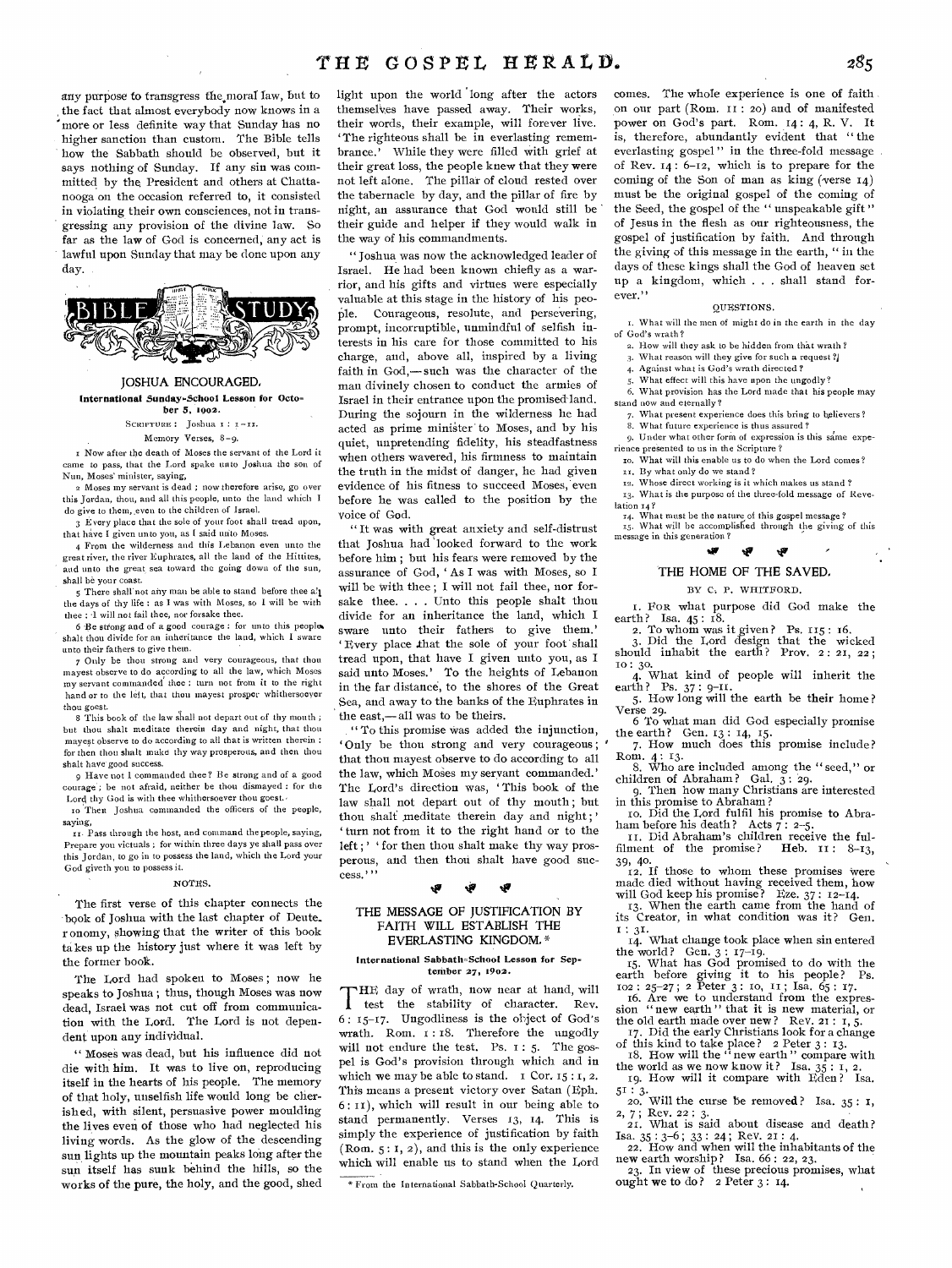## THE SEVENTH-PART-OF-TIME THEORY VS. GOD'S PLAN.

### BY H. F. COURTER.

 $W^{\text{E}}$  often hear people say : " We are commanded to keep a seventh part of time, and therefore it makes no difference whether we keep Sunday, Monday, or some other day."

The trouble with this statement is ; first, it is not true. God nowhere commands us to keep a seventh part of time. Secondly, if God had commanded us to keep a seventh part of time, he would have commanded us to do something that we could not do on a round world.

Let us notice first what God did command. The Lord rested on the seventh day of the first week of time. Gen. 2 : 2, 3. He said : "The seventh day is the Sabbath of the Lord, thy God ; . . . for . . . the Lord . . . rested on the seventh day." If we turn to the New Testament for light, we find three of the writers of the Gospels witnessing to the same truth, that the Sabbath is the seventh day of the week and not the first. Matt. 28 : I says: "In the end of the Sabbath, as it began to dawn toward the first day of the week, came Mary Magdalene and the other Mary to see the sepulcher." Mark 16: 1, 2 says: "And *when the Sabbath was past,* Mary Magdalene and Mary, the mother of James, had bought sweet spices that they might come and anoint him. And very early in the morning, the  $first$ *day of the week,* they came unto the sepulcher." Luke 23 : 56 ; 24 : I says : " And they returned and prepared spices and ointments ; and rested the Sabbath day according to the commandment. Now upon the first day of the week, very early in the morning, they came unto the sepulcher, bringing the spices which they had prepared." Thus we find that the Old and New Testaments bear but the one testimony, *i. e.,* that the Sabbath is a definite day of the week, and that that day is the seventh day of the week.

Now let us consider carefully the *second* proposition ; viz., " If' God had commanded us to keep the seventh part of time, he would have commanded us to do something that we could not do on a round world." The only man that could keep the seventh part of time would be the man that always remained in the place wherein he was born, never moving either east or west all his life long.

Suppose a person born in Nashville goes to San Francisco. During the week he has made his labor days average one-half hour longer than when he remained at one place ; then when he arrives at San Francisco and keeps a twenty-four-hour day, he does not keep the seventh part of time. If he should say : " I will keep a half hour more to make up," that half hour would come off from his next week, and only complicate the matter.

Suppose some brother, who understands it to be his duty to keep the seventh part of time, crosses the Pacific Ocean to China or Japan as a missionary. When he crosses the day line in the Pacific, the boat's crew and passengers would count the time one day ahead of their previous time. If the boat should arrive at the day line Sunday morning, it would be called Monday morning. If they should arrive at the day line at midnight Saturday night, Sunday would be entirely left out of the count, and the crew and passengers would call the time midnight Sunday night. Now in order to keep the seventh part of time, he must keep this Monday

as his rest day. And that would not wholly adjust his time, for when he comes to his journey's end, he must keep more than twentyfour hours of rest, as his days while traveling west have been more than twenty-four hours long.

Again, suppose the brother to have been born in Australia, and he decides to come to America. When he reaches the day line, the crew and passengers have to drop back a day in their count, because the day that has reached the people in Australia has not yet reached America. If they reach this day line at midnight Saturday night, they would call it midnight Friday night. Now if the brother is conscientious, he must keep this day which is called Saturday for his rest day. This would make him keep nearly the time that God commanded him to keep, except that he keeps it from midnight to midnight, whereas the day according to Scripture commences at sundown and lasts until the next sundown. Again, when he arrives at his destination and settles down, his day of rest must be shorter, for his days in traveling east to meet the sun have been shorter than twenty-four hours long. This again would throw him out of harmony with everybody and complicate things, so that he would be lost in bewilderment.

Every time a man moved east or west his days would be thrown out of harmony with nature and the people with whom he comes in contact. In order to keep the seventh part of time, he would need a watch or timepiece that would keep absolutely perfect time ; one that would neither wear out nor run down. Since these things are neither practical nor possible ; the keeping of the seventh part of time by the people on this round world is impossible.

But by following God's timepiece, the sun, we can keep the seventh day of the week as he has commanded us. " God said, ' Let there be lights in the firmament of the heaven to divide the day from the night. . . . And God made two great lights, the greater light to rule the day." Gen. I: 14-16. Now since God has appointed the sun to rule the day, it carries the day around the world westward, so that wherever man is on the face of the earth when the sun brings the day to him, he should accept it. Just the same as when a train starts from Atlanta for San Francisco, every one on the line who wishes to ride on that train must wait until that train gets to his place. He can not get aboard until the train arrives; neither can he get on board after the train has gone.

So it is with God's holy Sabbath ; we can not keep it until it comes to us, neither can we keep it when it has passed. Many are trying to keep the Sabbath on the first day of the week, when the Sabbath has already passed. " When the Sabbath was past, . . . very early in the morning, the first, day of the week, they came unto, the sepulcher at the rising of the sun." Mark 16: 1, 2. The Sabbath train has passed when the first-day train comes along.

But says one, " Don't the dropping or adding of a day at the day line interfere with your keeping the seventh day ?" Not in the least, my brother. Let us consider how the day was given **to** the world. Our first parents lived in Asia, for there it is we find the Euphrates, which flowed through the Garden of Eden. Gen. 2: 14. Therefore the day commences with the people of Asia and passes westward across Europe, thence over the Atlantic, thence across America, thence over the Pacific ; but when Asia is reached, a new day begins, and , that in turn is carried around the world. Every time the sun makes its circuit, it carries a new day.

On account of this, navigators, when crossing over from America to Asia, count one day ahead when they cross the day line, so as to agree with the new day the sun has given to Asia. The day, starting at Asia, reaches America last on its westward tour of the world.

On the contrary, when people who were born in Asia or Australia come to this country across the Pacific Ocean, upon crossing the day line they have to go back a day and live the same day over again, so that they have two days by the same name. This is because God's timepiece has given them the day first, and when they come this way, they meet the same day again, since it gets to America last on its westward tour. If it is the seventh day of the week, they must keep it holy.

But says one, " By calling Monday the first day of the week, Sunday is the seventh." Calling a thing what it is not, does not make it what it is not. If one should calla horse a mule and a mule a horse, would that make them so ? If a man who has seven sons, should call his second son the first son, and his first son his seventh son, would that make them so ? Everybody would say: "No ! no !" Why can't people see that calling Monday, the second day of the week, the first day of the week, does not make it the first day? Sunday is the first day of the week, and Monday the second, and Saturday the seventh day of the week ; if you will but look in any dictionary or Bible which contains a time-table, you will find it so.

#### w **4IF \*IF**

## THE BLESSED HOPE,

 $W^{\text{HAT}}$  is it ?— The glorious appearing of our Saviour Jesus Christ. Titus 2: 13. What has he done for us ? — He gave himself for us. Verse 14.

For what purpose did he give himself for us ?— To redeem us from all iniquity and purify us unto himself. *—Id.* 

Will he really come again, the second time? — He will " appear the second time." Heb.  $9: 28.$ 

Who will come with him ?— All the holy angels. Matt. 25 : 31.

What does he come for ?— To get his people. " I will come again, and receive you unto myself." John 14: 3.

What will he do for our bodies when he comes the second time ? — He will " change our vile body that it may be fashioned like unto his glorious body." Phil. 3: 21.

What will he do for his people who have died, and are sleeping in Jesus?— " The dead shall be raised incorruptible."  $I$  Cor.  $I$ 5:52.

So God's children, both the dead and those who are living when he comes, will be made immortal, and will shout victory over death and the grave. Verses 54, 55.

Then where are they taken? — They are caught up to meet their Lord in the air, and so shall they ever be with him. I Thess. 4: 17.

Our blessed Saviour is coming again to this sin-cursed earth, not- as a man of sorrows, burdened with the sins of the whole world, to be despised and rejected by those he came to save, but as "King of kings and Lord of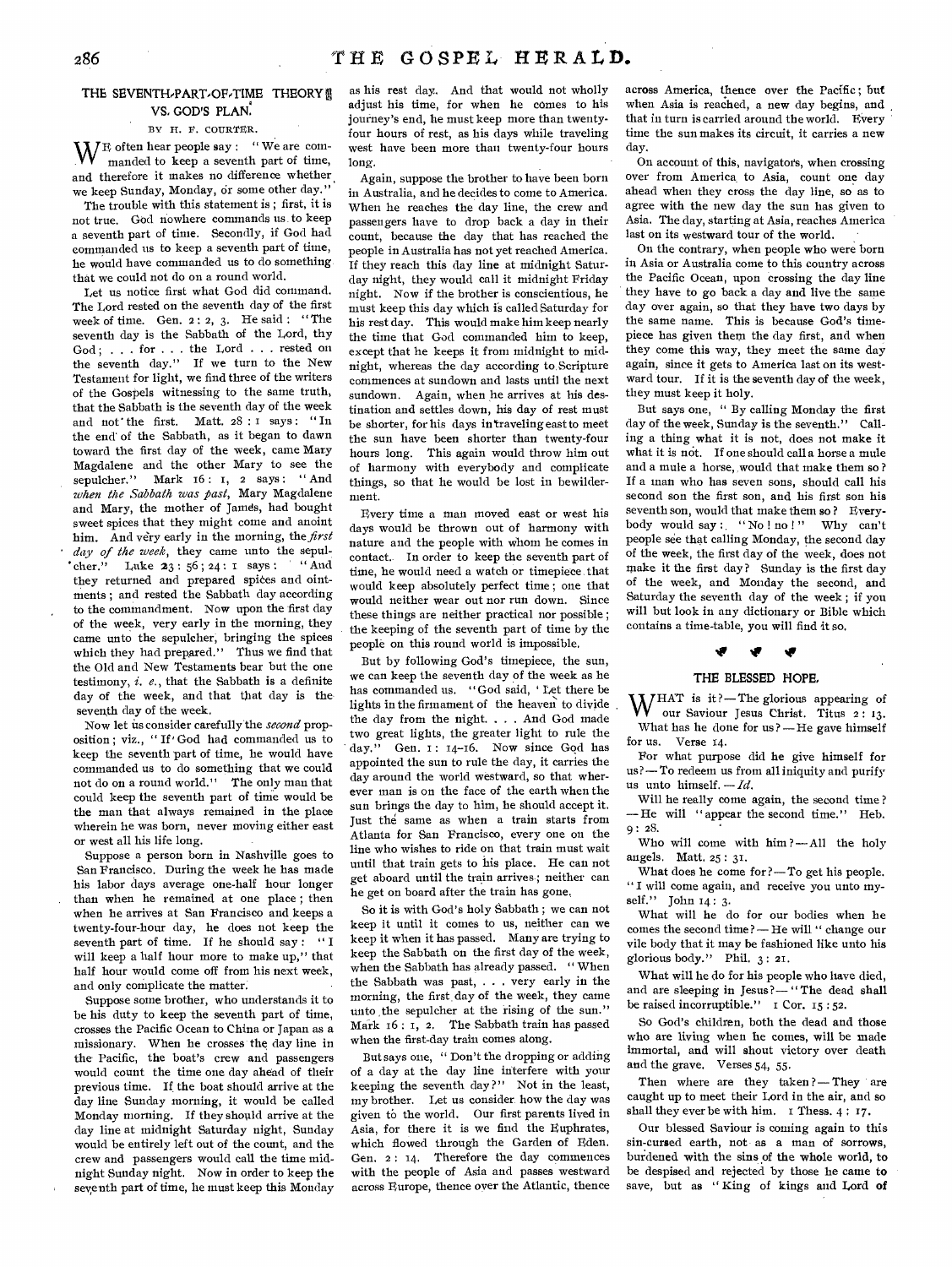lords;" not to stand before Herod and Pilate to be mocked, scourged, spit upon, and condemned, but before whom Herod and Pilate and all the world will stand to receive their final sentence. A fearful day that will be for those who have scorned his love and rejected his offers of mercy. Then they will call for the rocks and mountains to fall upon them, and hide them from his blessed face. Rev. 6:16.

But a glorious day will it be for his children, and they will say, "Lo, this is our God; we have waited for him, and he will save us, . we will be glad and rejoice in his salvation," \ Isa. 25 : 9.

Dear reader, among which class will you be? Are you ready to meet him? Would he say to you, " Come, ye blessed of my Father, inherit the kingdom prepared for you ; " or the saddest of all sad words, "I know you not"? Make your choice now, decide the question now. Do not delay, Jesus is calling. Mercy is Waiting. 0, prepare to meet thy God.

H. W. PIERCE.

## tiv DWELL DEEP.

جي

DWELL deep I The little things that chafe and fret, 0 waste not golden hours to give them heed I The slight, the thoughtless wrong, do thou forget ;

- Be self forgot in serving others' need. Thou faith in God through love for man shalt keep ;
- Dwell deep, my soul, dwell deep !
- Dwell deep, forego the pleasure if it bring Neglect of duty ; consecrate each thought Believe thou in the good of everything, And trust that all into the wisest end is wrought, 'Bring thou this comfort unto all who weep :

Dwell deep, my soul, dwell deep 1 - James Buckham.

## ir tIv YOUR CHOICE.

## BY W. J. BLAKE.

A KE you longing for a higher experience RE you longing for a brighter experience life to honor Christ? Would you share the, glory of heaven, and dwell with the good of all ages? Can you say "yes" to these queries, and express the sincere desire of your heart? If so, these blessings may become a part of your experience, for God is anxious to cooperate with you, and bring success to your life.

But first of all, you must respond to the influence of the Holy Spirit, and firmly *decide* to do God's will. This is your part. Having taken this step, God will never forget to do his part in supplying the grace and strength necessary to victory in every hour of temptation.

The ability and the power to choose between right and wrong has been delegated to man, and upon the decision which he may make will depend his hope of eternity.

God never compels the will. He warns, entreats, and persuades by his Word and Spirit, but he leaves the issue with man himself. Wonderful indeed that decisions so important and far-reaching may be made by man in his weakness. Yet this is the blessedness of the plan of salvation.

The time as well as the power of decision is with every man. The Lord exhorts in these words : " Choose you this day whom ye will serve." "To-day if ye will hear his voice, harden not your hearts." The present only is yours. If decisions for obedience and righteousness are not made now, it may never be your privilege to enter God's service. Do not delay in a work so important. Your eternal life is at stake. You can not afford to risk the issue any longer. Like the prodigal, when he came to himself, arise and go to your Father. *Do not wait.* He will receive you with outstretched arms.

But you may ask, " Why be in a hurry about this matter?" There are at least two great reasons why your decision for eternal life should not be delayed for a single moment :-

*First,* Probation ceases at death, and you know not how long your present life may last. Is not this true? Is not life uncertain? If the decision for God is not made ere this dread moment, the pathway to the tomb is dark, with not one ray of light for future hope. Many sudden and unexpected deaths speak sadness to the heart, and remind one of the same possibilities in his own case. Then how important that right decisions be made for eternity before the grim reaper calls for you.

*Second,* Through the influence of the Holy Spirit only can one realize the necessity of a better life. Resisting the Spirit of God lessens its power upon the heart, and is the first step toward the unpardonable sin, or the sin against the Holy Ghost. For this reason delay in yielding to the Lord's call is dangerous ; for 'the day may come to you, as it has to many others, " when thou shalt say, I have no pleasure in them " (that is, the things pertaining to God's service).

Friends, before this sad day shall come in your experience, will you not choose that good part, which shall not be taken from you ? Will you not very carefully weigh your own individual responsibility in this matter, and act wisely ?

The Lord says, " I have set before you life and death, . . . therefore choose life, that both thou and thy seed may live." This choice which God asks you to make involves a great deal-eternal life, or death from the embrace of which there is no release. The decision of a moment may decide your eternal welfare. Carelessness in the matter only bespeaks death. Do you enjoy life? Why, then, risk the realization of it, in all its fulness, for one moment by failure in making the proper choice? Everything centers in this act. Why delay?

In view of these facts, dear reader, do you not see the importance of deciding for God and life immediately? Having once made the choice, flee to Christ for salvation from sin, both past and present. You will never be disappointed. The Lord is anxious to receive you. In fact, he has already accepted you in the Beloved, and is patiently awaiting your decision between this world and heaven. If you enter the arena of Christian action with firm decisions in regard to your eternal interests, you may be thoroughly furnished unto all good works in this life and prepared for future glory.

" And the Spirit and the bride say, Come, . . and *whosoever will,* let him take the water of life freely."

## *\*Ir*

## FARMERS' BULLETINS.

THE following is a partial list of the Farmers' Bulletins available for distribution, showing the number, title, and size in pages of each. Copies will be sent to any address on application to Senators, Representatives, and Delegates in Congress, or to the Secretary of Agriculture, Washington, D, C.

- 16. Leguminous Plants. Pp. 24.
- 21. Barnyard Manure. Pp. 32.<br>22. The Feeding of Farm Anii
- 22. The Feeding of Farm Animals. Pp. 32,
- 25. Peanuts : Culture and Uses. Pp. 24. 25. Peanuts: Culture and Uses. Pp. 27. Flax for Seed and Fiber. Pp. 16.
- 
- 28. Weeds : And How to Kill Them. Pp. 32.
- 29. Souring and Other Changes in Milk. Pp.
- 23. 31. Alfalfa, or Lucern. Pp, 24.
- 32. Silos and Silage. Pp. 32.
- 33. Peach Growing for Market. Pp. 24.
- 35. Potato Culture. Pp. 24.<br>36. Cotton Seed and Its Pro
- Cotton Seed and Its Products. Pp. 16.
- $37.$  Kaffir Corn : Culture and Uses.  $\tilde{P}p$ . 12.<br>38. Spraying for Fruit Diseases. Pp. 12.
- Spraying for Fruit Diseases. Pp. 12.
- 39. Onion Culture. Pp. 31.
- 40. Farm Drainage. Pp. 24. 42 Pacts about Milk. Pp, 29.
- 
- 43. Sewage Disposal on the Farm. Pp. 20,
- 44. Commercial Fertilizers. Pp. 24,
- 45. Insects Injurious to Stored Grain. Pp. 24. 45. Insects Injurious to Stored Grain. Pp. 24.<br>47. Insects Affecting the Cotton Plant. Pp. 32.
- 
- 48. The Manuring of Cotton. Pp. 16.<br>49. Sheep Feeding. Pp. 24.
- 
- 49. Sheep Feeding. Pp. 24. 5o. Sorghum as a Forage Crop. Pp, 2o. 5r. Standard Varieties of Chickens. Pp. 48.
- 52. The Sugar Beet. Pp. 48.
- 54. Some Common Birds, Pp. 40.
- 55. The Dairy Herd. Pp. 24,
- 57. Butter Making on the Farm. Pp. 16.
- 58. The Soy Bean as a Forage Crop. Pp. 24.
- 59. Bee Keeping. Pp. 32, 61. Asparagus Culture. Pp. *40,*
- 
- 62. Marketing Farm Produce. Pp, 28. 63. Care of Milk on the Farm. Pp. 4o.
- 
- 64. Ducks and Geese. Pp. 48.
- 66. Meadows and Pastures. Pp. 28.
- 68. The Black Rot of the Cabbage. Pp. *22.*  70. Insect Enemies of the Grape. Pp. 23.
- 
- 74. Milk as Food. Pp. 39, 75. The Grain Smuts. Pp. 20. 76. Tomato Culture. Pp. 3o. 77. The Liming of Soils. Pp, 19. So. The Peach Twig-borer. Pp. 16.
- 
- 
- 81. Corn Culture in the South. Pp, 24.
- 86. Thirty Poisonous Plants. Pp. 32.
- 
- 89. Cowpeas. Pp. 16.<br>91. Potato Diseases and Treatment. Pp. 12.<br>93. Sugar as Food. Pp. 27.<br>94. The Vegetable Garden. Pp. 24.<br>95. Good Roads for Farmers. Pp. 47.<br>96. Raising Sheep for Mutton. Pp. 48.<br>98. Suggestions to Sout
- 
- 
- 
- 
- 
- 99. Insect Enemies of Shade Trees. Pp. 3o.
- 
- ior. Millet. Pp. 28. 102. Southern Forage Plants. Pp. 48.
- to6. Breeds of Dairy Cattle. Pp. 48.
- fog. Partners' Reading Courses. Pp. 2o.
- ITO. Rice Culture in the United States, Pp. 28. Ili. Farmers' Interest in Good Seed. Pp. 24.
- 
- 
- 112. Bread and Bread Making. Pp. 39. 1i3. The Apple and How to Grow It. Pp. 32,
- 
- 118. Grape Growing in the South. Pp. 32. 121. Beans, Peas, and other Legumes as Food.
- Pp. 32. 123. Red Clover Seed : Information for Pur-
- chasers. Pp, 11. 125. Protection of Food Products from Injurious Temperatures. Pp. 26,
- 126. Practical Suggestions for Farm Buildings.
- 
- 
- 
- Pp. 48.<br>
127. Important Insecticides. Pp. 42.<br>
128. Eggs and Their Uses as Food. Pp. 32.<br>
129. Sweet Potatoes. Pp. 40.<br>
130. The Mexican Cotton Boll Weevil. Pp. 30. 131. Household Test for Detection of Oleomar-
- garine and Renovated Butter. Pp. II.

140. Pineapple Growing. Pp. 48, 141, Poultry Raising on the Farm. Pp. 16. 142. The Nutritive and Economic Value of Food. Pp. 48. 145. Carbon Bisulphid as an Insecticide. Pp.

146. Insecticides and Fungicides., Pp. 16. 147. Winter Forage Crops for the South. Pp.

- 132. Insect Enemies of Growing Wheat. Pp.40.
- 135. Sorghum Sirup Manufacture. Pp. 4o. 136. Earth Roads. Pp. 24, 137. The Angora Goat. Pp, 48, 139. Emmer : A Grain for the Semi-arid Re-gions. Pp. 16,
- 

148. Celery Culture. Pp. 32. I5o, Clearing New Land.

28.

36.